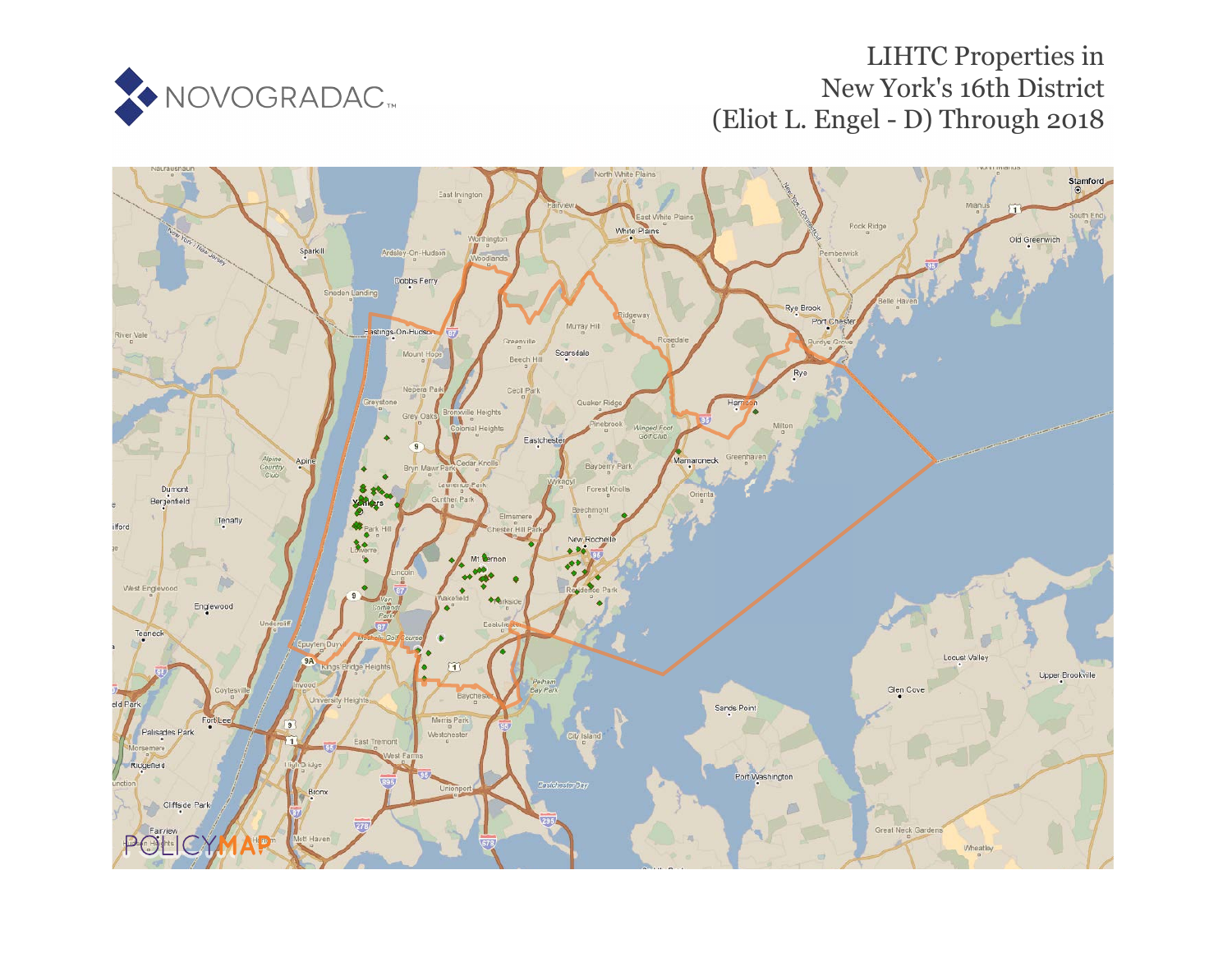| <b>Project Name</b>                                              | <b>Address</b>                                  | City                                           | <b>State</b>     | <b>Zip Code</b> | <b>Nonprofit</b><br><b>Sponsor</b> | <b>Allocation</b><br>Year | <b>Annual</b><br><b>Allocated</b><br><b>Amount</b> | <b>Year PIS</b> | <b>Construction Type</b>                                                          | <b>Total</b><br><b>Units</b> | Low<br><b>Income</b><br><b>Units</b> | <b>Rent or</b><br><b>Income</b><br><b>Ceiling</b> | <b>Credit %</b>                               | <b>Bond</b> | <b>HUD Multi-Family</b><br>Tax-Exempt Financing/<br><b>Rental Assistance</b> |
|------------------------------------------------------------------|-------------------------------------------------|------------------------------------------------|------------------|-----------------|------------------------------------|---------------------------|----------------------------------------------------|-----------------|-----------------------------------------------------------------------------------|------------------------------|--------------------------------------|---------------------------------------------------|-----------------------------------------------|-------------|------------------------------------------------------------------------------|
| <b>EBONY GARDENS</b><br><b>PRESERVATION</b>                      | 130 S SIXTH AVE MT VERNON                       |                                                | NY               | 10550           |                                    | 2004                      | \$0                                                | 2004            | Acquisition and Rehab 21                                                          |                              | 21                                   |                                                   | $30$ % present $\,$ No $\,$<br>value          |             |                                                                              |
| <b>JACKSON TERRACE</b>                                           | 100 HERRIOT ST YONKERS                          |                                                | $_{\mathrm{NY}}$ | 10701           |                                    | 2003                      | \$0                                                | 2004            | Acquisition and Rehab 181                                                         |                              | 180                                  |                                                   | $30\,\%$ present $\,$ No $\,$<br>value        |             |                                                                              |
| <b>KINGS COURT</b>                                               | 117 S SECOND<br>$\operatorname{AVE}$            | $\operatorname{MT}$ VERNON                     | NY               | 10550           |                                    | 2006                      | \$0                                                | 2004            | Acquisition and Rehab 21                                                          |                              | 20                                   |                                                   | 30 % present $\overline{N_0}$<br>value        |             |                                                                              |
| <b>MACEDONIA TOWERS</b>                                          | 150 S FIFTH AVE MT VERNON                       |                                                | $_{\mathrm{NY}}$ | 10550           | $\mathbf{No}$                      | 2003                      | \$375,936                                          | 2004            | Acquisition and Rehab 97                                                          |                              | 97                                   | 60% AMGI                                          | $30$ % present $\rm\thinspace_{Yes}$<br>value |             |                                                                              |
| <b>EBONY GARDENS</b><br><b>PRESERVATION</b>                      | 126 S SEVENTH MT VERNON<br>$\operatorname{AVE}$ |                                                | NY               | 10550           |                                    | 2004                      | \$0                                                | 2005            | Acquisition and Rehab 123                                                         |                              | 122                                  |                                                   | $30$ % present $\,$ No $\,$<br>value          |             |                                                                              |
| <b>LEVISTER TOWERS</b>                                           | $240$ S SEVENTH $$\rm MT$ VERNON<br>AVE         |                                                | N <sub>Y</sub>   | 10550           |                                    | 2003                      | \$2,963,130                                        | 2005            | Acquisition and Rehab 488                                                         |                              | 488                                  | 60% AMGI                                          | 30 % present $\rm \gamma_{\rm es}$<br>value   |             |                                                                              |
| ROCKWELL TERRACE                                                 |                                                 | $129\,$ LOCKWOOD $\,$ NEW ROCHELLE $\,$ NY AVE |                  | 10801           |                                    | 2003                      | \$0                                                | 2005            | <b>New Construction</b>                                                           | 73                           | 72                                   |                                                   | 70 % present $\hbox{~No}$<br>value            |             |                                                                              |
| <b>SOUNDVIEW APTS</b>                                            |                                                 | 40 WILLOW DR NEW ROCHELLE                      | N <sub>Y</sub>   | 10805           |                                    | 2005                      | \$0                                                | 2005            | Acquisition and Rehab 136                                                         |                              | 135                                  |                                                   | $30\,\%$ present $\,$ No value                |             |                                                                              |
| ST JOHN THE DIVINE<br>EPISCOPAL SENIOR<br>RES                    | 259 S<br>COLUMBUS AVE $\,$ MT VERNON            |                                                | NY               | 10553           |                                    | 2003                      | \$0                                                | 2005            | New Construction                                                                  | 20                           | 20                                   |                                                   | 70 % present $\overline{N}$<br>value          |             |                                                                              |
| <b>GRACE PLAZA</b>                                               | 159 S FIFTH AVE MT VERNON                       |                                                | N <sub>Y</sub>   | 10550           | $\mathbf{No}$                      | 2005                      | \$1,452,869                                        | 2005            | <b>New Construction</b>                                                           | 83                           | 83                                   | 50% AMGI                                          | $70$ % present $\,$ No $\,$<br>value          |             |                                                                              |
| WESTHAB IDA COMMUN $^{125\ \rm LIVINGSTON}_{\rm AVE}$ YONKERS    |                                                 |                                                | $_{\mathrm{NY}}$ | 10705           | $\mathbf{N}\mathbf{o}$             | 2007                      | \$727,559                                          | 2006            | Both New Construction 64<br>and $\ensuremath{\mathrm{A}}/\ensuremath{\mathrm{R}}$ |                              | 64                                   | 60% AMGI                                          | $30\,\%$ present $\,$ $\,$ Yes<br>value       |             |                                                                              |
| JEFFERSON TERRACE 108 JEFFERSON YONKERS<br><b>FAMILY HOUSING</b> | ST                                              |                                                | N <sub>Y</sub>   | 10701           | No                                 | 2008                      | \$233,723                                          | 2006            | Acquisition and Rehab 64                                                          |                              | 64                                   | 60% AMGI                                          | $30$ % present $\rm\thinspace\,Yes$<br>value  |             |                                                                              |
| <b>MONASTERY MANOR</b>                                           | 2 FR FINIAN<br><b>SLLVN DR</b>                  | <b>YONKERS</b>                                 | $_{\mathrm{NY}}$ | 10703           | $\mathbf{No}$                      | 2008                      | \$539,059                                          | 2006            | Acquisition and Rehab 147                                                         |                              | 147                                  | 60% AMGI                                          | $30\,\%$ present $\,$ Yes value               |             |                                                                              |

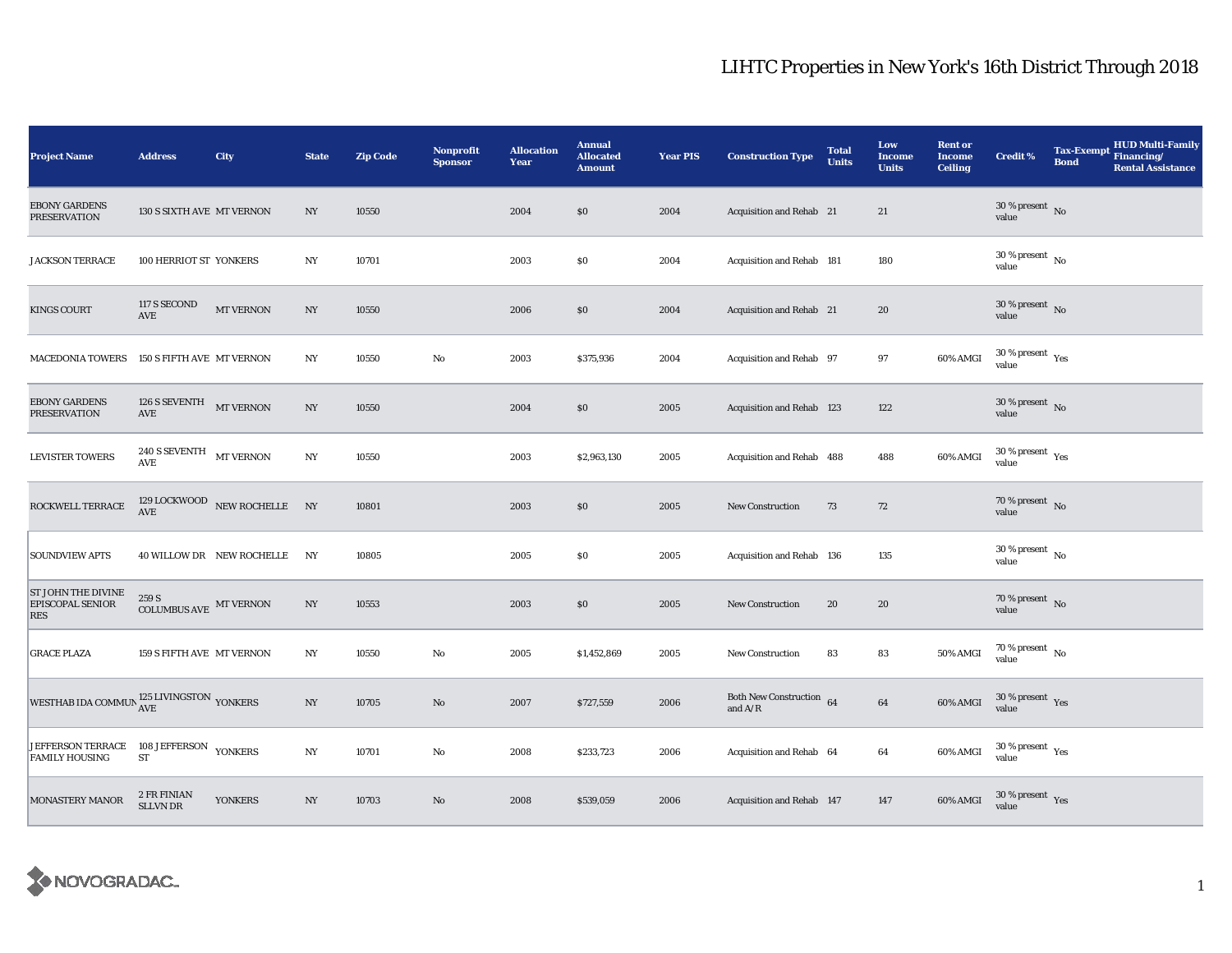| <b>Project Name</b>                                               | <b>Address</b>                 | City                       | <b>State</b>     | <b>Zip Code</b> | <b>Nonprofit</b><br><b>Sponsor</b> | <b>Allocation</b><br>Year | <b>Annual</b><br><b>Allocated</b><br><b>Amount</b> | <b>Year PIS</b> | <b>Construction Type</b>  | <b>Total</b><br><b>Units</b> | Low<br><b>Income</b><br><b>Units</b> | <b>Rent or</b><br><b>Income</b><br><b>Ceiling</b> | <b>Credit %</b>                      | <b>Bond</b> | <b>HUD Multi-Family</b><br>Tax-Exempt Financing/<br><b>Rental Assistance</b> |
|-------------------------------------------------------------------|--------------------------------|----------------------------|------------------|-----------------|------------------------------------|---------------------------|----------------------------------------------------|-----------------|---------------------------|------------------------------|--------------------------------------|---------------------------------------------------|--------------------------------------|-------------|------------------------------------------------------------------------------|
| 3377 WHITEPLAINS ROA <sup>3377</sup> WHITE                        |                                | <b>BRONX</b>               | $_{\mathrm{NY}}$ | 10467           | Yes                                | 2005                      | \$1,440,000                                        | 2006            | New Construction          | 72                           | $72\,$                               | 50% AMGI                                          | $70\,\%$ present $\,$ No value       |             |                                                                              |
| 726 OLD WHITE PLAINS $\frac{726}{\rm PLAINS}$ RD MAMARONECK       |                                |                            | $_{\mathrm{NY}}$ | 10543           | Yes                                | 2006                      | \$139,000                                          | 2007            | <b>New Construction</b>   |                              | $10\,$                               | 10 60% AMGI                                       | $70$ % present $\,$ No $\,$<br>value |             |                                                                              |
| FINIAN SULLIVAN TOWE FINIAN                                       | 1 FATHER<br><b>SULLIVAN DR</b> | <b>YONKERS</b>             | $_{\mathrm{NY}}$ | 10703           | No                                 | 2008                      | \$561,109                                          | 2007            | Acquisition and Rehab 150 |                              | 150                                  | $60\%$ AMGI                                       | $30\,\%$ present $\,$ Yes value      |             |                                                                              |
| <b>MAIN STREET LOFTS</b>                                          | 66 MAIN ST                     | <b>YONKERS</b>             | $_{\mathrm{NY}}$ | 10701           | $\rm No$                           | 2006                      | \$413,868                                          | 2007            | Acquisition and Rehab 35  |                              | $35\,$                               | 60% AMGI                                          | $30\,\%$ present $\,$ Yes value      |             |                                                                              |
| SETON MANOR (RIVERD $_{\rm AVE}^{185\rm ~RIVERDALE}$ $\,$ YONKERS |                                |                            | $_{\mathrm{NY}}$ | 10705           | $\rm No$                           | 2005                      | \$980,000                                          | 2007            | <b>New Construction</b>   | 83                           | 69                                   | 50% AMGI                                          | $70\,\%$ present $\,$ No value       |             |                                                                              |
| WHITNEY YOUNG MANC $_{\rm AVE}^{358\text{ NEPPERHAN}}$ YONKERS    |                                |                            | $_{\mathrm{NY}}$ | 10701           | $\rm No$                           | 2008                      | \$1,294,948                                        | 2007            | Acquisition and Rehab 195 |                              | 195                                  | 60% AMGI                                          | $30\,\%$ present $\,$ Yes value      |             |                                                                              |
| CLINTON PLACE APTS 41 CLINTON PL NEW ROCHELLE                     |                                |                            | NY               | 10801           | Yes                                | 2007                      | \$268,294                                          | 2008            | New Construction          | 25                           | $18\,$                               | 60% AMGI                                          | $70\,\%$ present $\,$ No value       |             |                                                                              |
| <b>RIVERVIEW II</b>                                               | 47 RIVERDALE YONKERS<br>AVE    |                            | $_{\mathrm{NY}}$ | 10701           | $\rm No$                           | 2008                      | \$1,591,117                                        | 2008            | Acquisition and Rehab 343 |                              | 343                                  | 60% AMGI                                          | $30\,\%$ present $\,$ Yes value      |             |                                                                              |
| <b>PARKSIDE PLACE</b>                                             |                                | 590 FIFTH AVE NEW ROCHELLE | NY               | 10801           | Yes                                | 2008                      | \$844,464                                          | 2008            | Acquisition and Rehab 176 |                              | 176                                  | 60% AMGI                                          | $30\,\%$ present $\,$ Yes value      |             |                                                                              |
| CROTON HEIGHTS APTS $^{193\, {\rm ASHBURTON}}_{\rm AVE}$ YONKERS  |                                |                            | NY               | 10701           | Yes                                | 2008                      | \$1,000,000                                        | 2009            | New Construction          | 60                           | 50                                   | 60% AMGI                                          | $70\,\%$ present $\,$ No value       |             |                                                                              |
| ASHBURTON SENIOR AP $_{\rm AVE}^{110 \, {\rm ASHBURTON}}$ YONKERS |                                |                            | $_{\mathrm{NY}}$ | 10701           | Yes                                | 2011                      | \$1,078,000                                        | 2011            | New Construction          | 49                           | 49                                   | 50% AMGI                                          | 70 % present $\hbox{~No}$<br>value   |             |                                                                              |
| SIXTY AT WEST 1ST STRI 60 W FIRST ST MT VERNON                    |                                |                            | $_{\mathrm{NY}}$ | 10550           | $\rm No$                           | 2011                      | \$935,426                                          | 2011            | <b>New Construction</b>   | 43                           | 43                                   | 60% AMGI                                          | $70\,\%$ present $\,$ No value       |             | $\mathbf{N}\mathbf{o}$                                                       |
| MAPLE CENTER SENIOR <sup>35</sup> MAPLE                           |                                | NEW ROCHELLE NY            |                  | 10801           | Yes                                | 2012                      | \$773,369                                          | 2012            | Acquisition and Rehab 109 |                              | 109                                  | 60% AMGI                                          | $70$ % present $\,$ No $\,$<br>value |             | $\rm No$                                                                     |

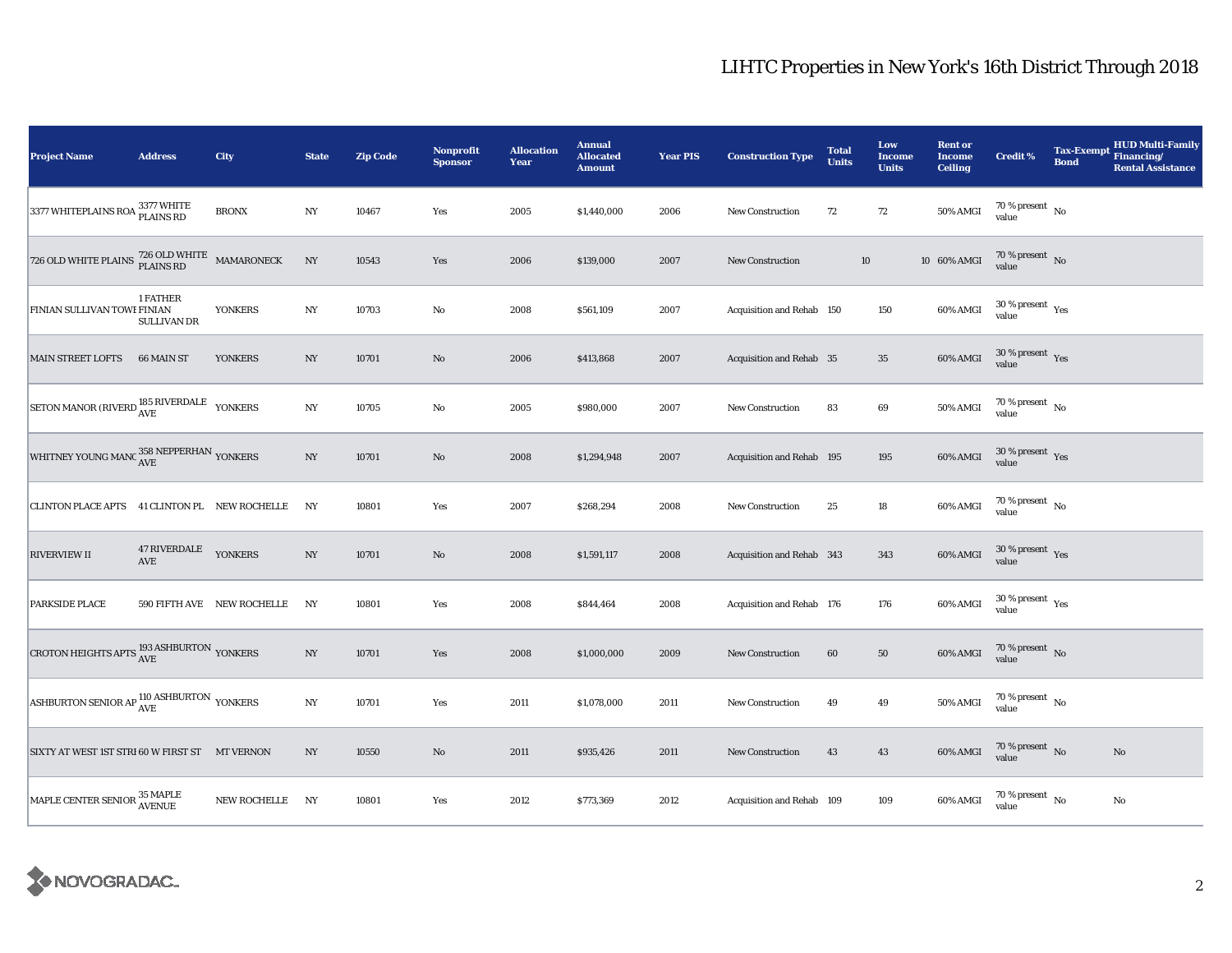| <b>Project Name</b>                                                             | <b>Address</b>                               | <b>City</b>                    | <b>State</b>     | <b>Zip Code</b> | Nonprofit<br><b>Sponsor</b> | <b>Allocation</b><br>Year | <b>Annual</b><br><b>Allocated</b><br><b>Amount</b> | <b>Year PIS</b>      | <b>Construction Type</b>  | <b>Total</b><br><b>Units</b> | Low<br><b>Income</b><br><b>Units</b> | <b>Rent or</b><br><b>Income</b><br><b>Ceiling</b> | Credit %                                    | Tax-Exempt Financing/<br><b>Bond</b> | HUD Multi-Family<br><b>Rental Assistance</b> |
|---------------------------------------------------------------------------------|----------------------------------------------|--------------------------------|------------------|-----------------|-----------------------------|---------------------------|----------------------------------------------------|----------------------|---------------------------|------------------------------|--------------------------------------|---------------------------------------------------|---------------------------------------------|--------------------------------------|----------------------------------------------|
| <b>ZION COURT</b>                                                               | 116-122 WEST<br><b>FIRST STREET</b>          | MOUNT VERNON NY                |                  | 10550           | $\mathbf{No}$               | 2013                      | \$570,507                                          | 2013                 | Acquisition and Rehab 28  |                              | $27\,$                               | 60% AMGI                                          | $70\,\%$ present $\,$ No value              |                                      | Yes                                          |
| <b>WHITE PLAINS ROAD</b>                                                        | 4339 WHITE<br><b>PLAINS RD</b>               | <b>BRONX</b>                   | $_{\mathrm{NY}}$ | 10466           | Yes                         | 2013                      | \$1,012,151                                        | 2014                 | <b>New Construction</b>   | $\mathbf{0}$                 | $\mathbf 0$                          | 60% AMGI                                          | $70$ % present $\,$ No $\,$<br>value        |                                      |                                              |
| <b>GRAND PARK II</b>                                                            | 1 WHETSTONE<br>AVE                           | <b>YONKERS</b>                 | $_{\mathrm{NY}}$ | 10701           | $\rm No$                    | 2015                      | \$1,142,394                                        | 2015                 | New Construction          | 56                           | 56                                   | 60% AMGI                                          | $70\,\%$ present $\,$ No value              |                                      | Yes                                          |
| <b>HERITAGE HOMES II</b>                                                        | 58-60 COL. LEE<br>ARCHER BLVD.               | NEW ROCHELLE NY                |                  | 10801           | $\mathbf{No}$               | 2015                      | \$1,024,648                                        | 2015                 | <b>New Construction</b>   | 56                           | 56                                   | 60% AMGI                                          | 70 % present $\hbox{~No}$<br>value          |                                      | No                                           |
| <b>GRACE TERRACE</b>                                                            | 125-129 S. 5TH<br><b>AVENUE</b>              | MOUNT VERNON NY                |                  | 10550           | Yes                         | 2015                      | \$1,230,348                                        | 2016                 | <b>New Construction</b>   | 67                           | 67                                   | 50% AMGI                                          | 70 % present<br>value                       |                                      | No                                           |
| HERITAGE HOMES PHAS WINTHROP                                                    | 63-71<br><b>AVENUE</b>                       | NEW ROCHELLE NY                |                  | 10801           | $\rm No$                    | 2016                      | \$904,612                                          | 2018                 | <b>New Construction</b>   | 41                           | 41                                   | 60% AMGI                                          | 70 % present<br>value                       |                                      | No                                           |
| <b>CARRINGTON ARMS</b>                                                          |                                              | 33 LINCOLN AVE NEW ROCHELLE NY |                  | 10801           |                             | 2013                      | \$481,316                                          | Insufficient<br>Data | Not Indicated             | 110                          | 73                                   | 60% AMGI                                          | $30\,\%$ present $\,$ Yes value             |                                      |                                              |
| LA PORTE AKA BLUE RIC $\frac{203 \text{ GRAMATAN}}{\text{AVE}}$ MOUNT VERNON NY |                                              |                                |                  | 10550           |                             | 2014                      | \$2,412,757                                        | Insufficient<br>Data | Not Indicated             | $\mathbf 0$                  | $\mathbf 0$                          |                                                   | 30 % present<br>value                       |                                      |                                              |
| MADISON HOUSE STANI 70 FERRIS AVE MOUNT VERNON NY                               |                                              |                                |                  | 10550           |                             | 2013                      | \$545,033                                          | Insufficient<br>Data | Not Indicated             | 99                           | $\bf{0}$                             |                                                   | 30 % present<br>value                       |                                      |                                              |
| <b>THE MODERN</b>                                                               | 130 MOUNT<br><b>VERNON AVE</b>               | MOUNT VERNON NY                |                  | 10550           |                             | 2014                      | \$1,137,669                                        | Insufficient<br>Data | Not Indicated             | $\bf{0}$                     | $\mathbf 0$                          |                                                   | 30 % present<br>value                       |                                      |                                              |
| 163 HIGHLAND AVE                                                                | 163 HIGHLAND<br><b>AVE</b>                   | <b>YONKERS</b>                 | NY               |                 |                             | 1987                      | \$0                                                | Insufficient<br>Data | Acquisition and Rehab 6   |                              | $6\phantom{.0}$                      |                                                   | $30\,\%$ present $\,$ No value              |                                      |                                              |
| PARKLEDGE APTS                                                                  | 220 YONKERS<br>$\operatorname{\mathsf{AVE}}$ | <b>YONKERS</b>                 | $_{\mathrm{NY}}$ | 10701           | $\rm No$                    | 2003                      | \$0                                                | 2004                 | Acquisition and Rehab 311 |                              | 296                                  |                                                   | 30 % present $\rm\thinspace_{Yes}$<br>value |                                      |                                              |
| SOUTH SIDE PROPERTIE $^{501\, {\rm S}$ SECOND AVE                               |                                              | <b>MT VERNON</b>               | $_{\mathrm{NY}}$ | 10550           |                             | 1991                      | \$0                                                | 1991                 | Acquisition and Rehab 39  |                              | 28                                   |                                                   | $30\,\%$ present $\,$ No value              |                                      |                                              |

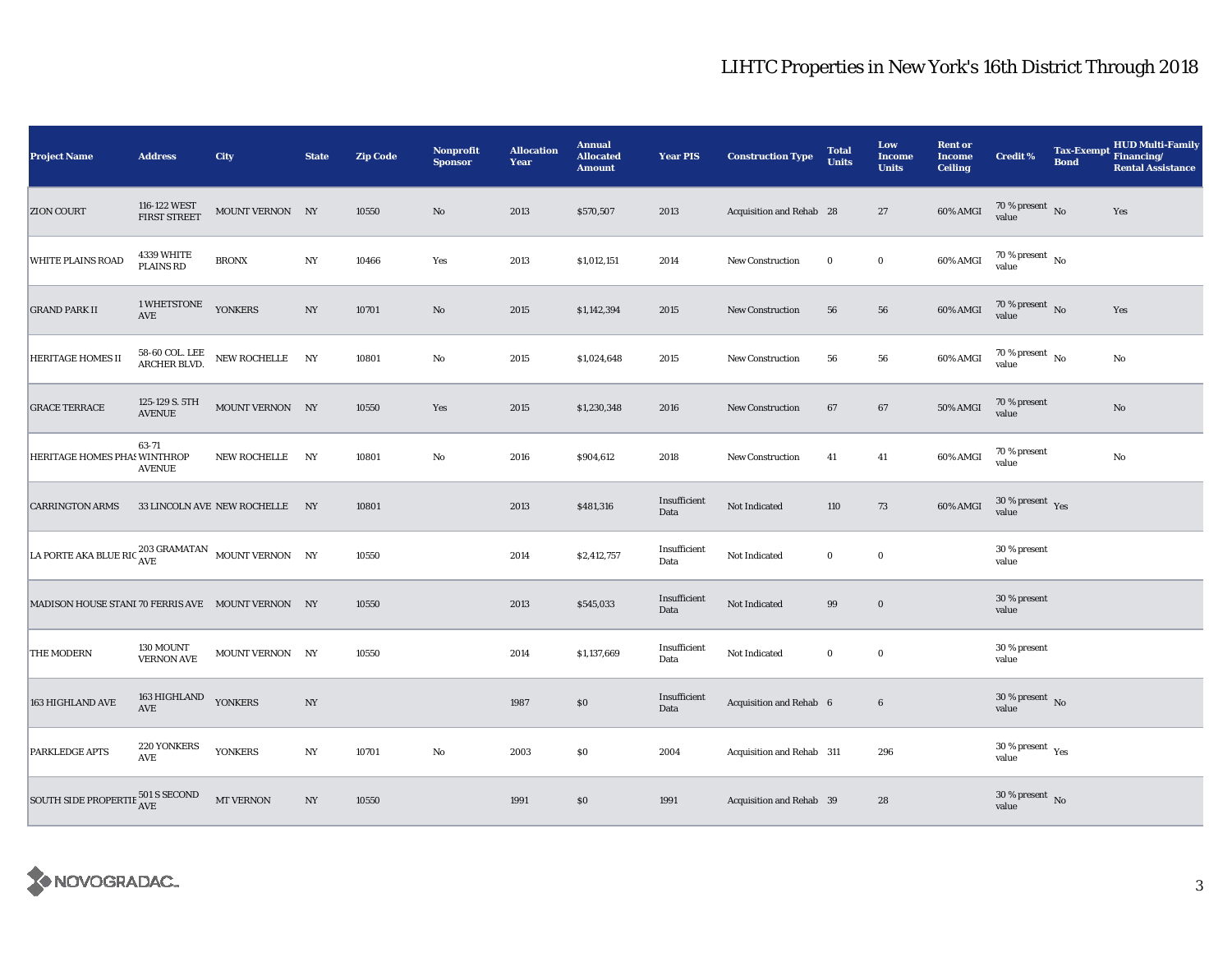| <b>Project Name</b>                                           | <b>Address</b>                      | City                          | <b>State</b>     | <b>Zip Code</b> | <b>Nonprofit</b><br><b>Sponsor</b> | <b>Allocation</b><br>Year | <b>Annual</b><br><b>Allocated</b><br><b>Amount</b> | <b>Year PIS</b> | <b>Construction Type</b>  | <b>Total</b><br><b>Units</b> | Low<br><b>Income</b><br><b>Units</b> | <b>Rent or</b><br><b>Income</b><br><b>Ceiling</b> | <b>Credit %</b>                              | <b>Tax-Exempt</b><br><b>Bond</b> | <b>HUD Multi-Family</b><br>Financing/<br><b>Rental Assistance</b> |
|---------------------------------------------------------------|-------------------------------------|-------------------------------|------------------|-----------------|------------------------------------|---------------------------|----------------------------------------------------|-----------------|---------------------------|------------------------------|--------------------------------------|---------------------------------------------------|----------------------------------------------|----------------------------------|-------------------------------------------------------------------|
| 330 RIVERDALE AVENUE $_{\rm AVE}^{330\rm\,RIVERDALE}$ YONKERS |                                     |                               | $_{\mathrm{NY}}$ | 10705           |                                    | 2008                      | \$2,265,869                                        | 2011            | New Construction          | 137                          | 136                                  | 60% AMGI                                          | $30\,\%$ present $\,$ Yes value              |                                  |                                                                   |
| <b>CROMWELL TOWERS</b>                                        | 77 LOCUST HILL YONKERS<br>AVE       |                               | $_{\mathrm{NY}}$ | 10701           |                                    | Insufficient<br>Data      | \$2,295,986                                        | 2011            | Not Indicated             | 317                          | 316                                  | <b>60% AMGI</b>                                   | $30\,\%$ present $\,$ Yes<br>value           |                                  |                                                                   |
| <b>WOODSTOCK MANOR</b>                                        | 755 PALISADE<br>AVE                 | <b>YONKERS</b>                | $_{\mathrm{NY}}$ | 10703           |                                    | 2011                      | \$398,042                                          | 2012            | Acquisition and Rehab 61  |                              | 60                                   | 50% AMGI                                          | $30\,\%$ present $\,$ Yes value              |                                  |                                                                   |
| <b>HERITAGE HOMES</b>                                         |                                     | 1 HERITAGE LN NEW ROCHELLE NY |                  | 10801           |                                    | 2011                      | \$1,383,048                                        | 2012            | New Construction          | 131                          | 130                                  | 60% AMGI                                          | $30\,\%$ present $\,$ Yes value              |                                  |                                                                   |
| SHILOH SENIOR HOUSI! 29 KRESS AVE NEW ROCHELLE                |                                     |                               | NY               | 10801           |                                    | 2011                      | \$536,476                                          | 2012            | <b>New Construction</b>   | 40                           | 39                                   | 50% AMGI                                          | $30$ % present $\rm\thinspace\,Yes$<br>value |                                  |                                                                   |
| WARBURTON RIVERVIE' 49 N BROADWAY YONKERS                     |                                     |                               | $_{\mathrm{NY}}$ | 10701           |                                    | 2010                      | \$1,187,085                                        | 2012            | New Construction          | 92                           | 91                                   | 60% AMGI                                          | $30\,\%$ present $\,$ Yes value              |                                  |                                                                   |
| MAPLE TERRACE APTS (155 MAPLE AVE NEW ROCHELLE                |                                     |                               | NY               | 10801           |                                    | Insufficient<br>Data      | \$530,625                                          | 2013            | Not Indicated             | $\bf{0}$                     | $\mathbf 0$                          | 60% AMGI                                          | $30\,\%$ present $\,$ Yes value              |                                  |                                                                   |
| MARIE LOUISE HEINS R 55 BRADLEY AVE MT VERNON                 |                                     |                               | $_{\mathrm{NY}}$ | 10552           |                                    | 2011                      | \$609,292                                          | 2013            | New Construction          | $\bf{0}$                     | $\bf{0}$                             | 60% AMGI                                          | $30\,\%$ present $\,$ Yes value              |                                  |                                                                   |
| YONKERS APTS                                                  | 83 HIGHLAND<br>$\operatorname{AVE}$ | <b>YONKERS</b>                | $_{\mathrm{NY}}$ | 10705           |                                    | 2012                      | \$1,347,868                                        | 2013            | Acquisition and Rehab 129 |                              | 129                                  | 60% AMGI                                          | $30\,\%$ present $\,$ Yes value              |                                  |                                                                   |
| <b>ENCLAVE ON 5TH</b>                                         | 15 S FIFTH AVE MT VERNON            |                               | NY               | 10550           |                                    | 2013                      | \$569,693                                          | 2014            | <b>New Construction</b>   | $\bf{0}$                     | $\mathbf 0$                          | 60% AMGI                                          | $30\,\%$ present $\,$ Yes value              |                                  |                                                                   |
| <b>ENCLAVE ON 5TH</b>                                         | <b>15 S 5TH AVE</b>                 | MOUNT VERNON NY               |                  | 10550           |                                    | 2013                      | \$569,693                                          | 2014            | <b>New Construction</b>   | 40                           | $39\,$                               | 60% AMGI                                          | $30\,\%$ present $\,$ Yes value              |                                  |                                                                   |
| <b>DORADO APTS.</b>                                           | 160<br>WARBURTON YONKERS<br>AVE     |                               | NY               | 10701           |                                    | 2014                      | \$1,063,111                                        | 2014            | Not Indicated             | 189                          | 165                                  | 60% AMGI                                          | $30\,\%$ present $\,$ Yes value              |                                  |                                                                   |
| <b>RYE MANOR</b>                                              | 300 THEALL RD RYE                   |                               | NY               | 10580           |                                    | 2013                      | \$781,572                                          | 2014            | Not Indicated             | 100                          | 98                                   | 60% AMGI                                          | $30$ % present $\,$ $\rm Yes$<br>value       |                                  |                                                                   |

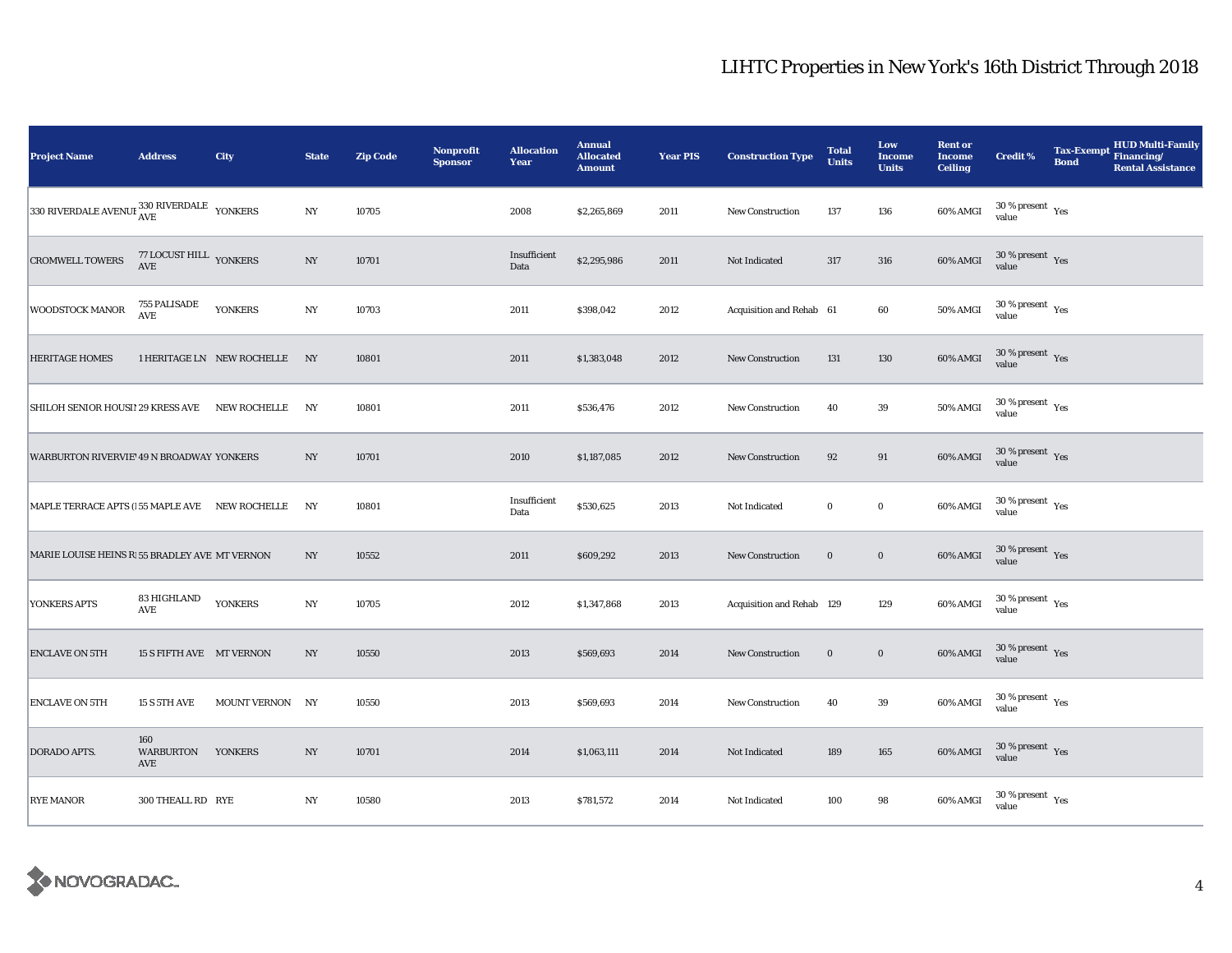| <b>Project Name</b>                                                        | <b>Address</b>                           | City             | <b>State</b>     | <b>Zip Code</b> | <b>Nonprofit</b><br><b>Sponsor</b> | <b>Allocation</b><br>Year | <b>Annual</b><br><b>Allocated</b><br><b>Amount</b> | <b>Year PIS</b> | <b>Construction Type</b> | <b>Total</b><br><b>Units</b> | Low<br><b>Income</b><br><b>Units</b> | <b>Rent or</b><br><b>Income</b><br><b>Ceiling</b> | <b>Credit %</b>                      | HUD Multi-Family<br><b>Tax-Exempt</b><br>Financing/<br><b>Bond</b><br><b>Rental Assistance</b> |
|----------------------------------------------------------------------------|------------------------------------------|------------------|------------------|-----------------|------------------------------------|---------------------------|----------------------------------------------------|-----------------|--------------------------|------------------------------|--------------------------------------|---------------------------------------------------|--------------------------------------|------------------------------------------------------------------------------------------------|
| P. S. 6                                                                    | $33\overline{\rm ASHBURTON}$ YONKERS AVE |                  | $_{\mathrm{NY}}$ | 10701           |                                    | 2013                      | \$2,415,863                                        | 2015            | Not Indicated            | 121                          | 120                                  | 60% AMGI                                          | $30\,\%$ present $\,$ Yes value      |                                                                                                |
| <b>GFI/74 WARBURTON</b>                                                    | 74 WARBURTON YONKERS<br>AVE              |                  | $_{\mathrm{NY}}$ | 10701           |                                    | 1992                      | \$0                                                | 1994            | Acquisition and Rehab 9  |                              | 9                                    |                                                   | $70$ % present $\,$ No $\,$<br>value |                                                                                                |
| 284 SOUTH COLUMBUS $\iota_{\text{COLUMBUS AVE}}^{284 \text{ S}}$ MT VERNON |                                          |                  | $_{\mathrm{NY}}$ | 10553           |                                    | 1994                      | \$0                                                | 1995            | Acquisition and Rehab 76 |                              | 65                                   |                                                   | $70\,\%$ present $\,$ No value       |                                                                                                |
| 296-68 WOODWORTH AVWOODWORTH YONKERS                                       | 296<br>AVE                               |                  | NY               | 10701           |                                    | 1994                      | $\$0$                                              | 1995            | Acquisition and Rehab 7  |                              | $\overline{7}$                       |                                                   | 70 % present $\hbox{~No}$<br>value   |                                                                                                |
| 35 ST CASIMIR AVE                                                          | 35 ST CASIMIR<br>AVE                     | <b>YONKERS</b>   | $_{\mathrm{NY}}$ | 10701           |                                    | 1995                      | $\$0$                                              | 1995            | Acquisition and Rehab 34 |                              | $33\,$                               |                                                   | $70\,\%$ present $\,$ No value       |                                                                                                |
| 604 WARBURTON AVE II 68 JACKSON ST YONKERS                                 |                                          |                  | NY               | 10701           |                                    | 1994                      | $\$0$                                              | 1995            | Acquisition and Rehab 13 |                              | 13                                   |                                                   | 70 % present $\hbox{~No}$<br>value   |                                                                                                |
| SOUTH 15TH AVE APTS 12 S 15TH AVE                                          |                                          | <b>MT VERNON</b> | NY               | 10550           |                                    | 1994                      | \$0                                                | 1995            | Acquisition and Rehab 66 |                              | 56                                   |                                                   | $70\,\%$ present $\,$ No value       |                                                                                                |
| 125-145 ELM ST REHAB 125 ELM ST                                            |                                          | <b>YONKERS</b>   | NY               | 10701           |                                    | 1995                      | $\$0$                                              | 1996            | Acquisition and Rehab 35 |                              | $35\,$                               |                                                   | $70$ % present $\,$ No $\,$<br>value |                                                                                                |
| WASHINGTON HOUSE 60 UNION AVE NEW ROCHELLE NY                              |                                          |                  |                  | 10801           |                                    | 2014                      | \$16,043,475                                       | 2015            | Not Indicated            | $\bf{0}$                     | 210                                  | 60% AMGI                                          | 30 % present<br>value                |                                                                                                |
| <b>188 WARBURTON</b>                                                       | 188<br><b>WARBURTON</b><br>AVE           | <b>YONKERS</b>   | NY               | 10701           |                                    | 2014                      | \$4,500,000                                        | 2016            | Not Indicated            | 51                           | ${\bf 51}$                           | 60% AMGI                                          | $30\,\%$ present $\,$ Yes value      |                                                                                                |
| 6469 BROADWAY                                                              | 6469<br><b>BROADWAY</b>                  | <b>BRONX</b>     | NY               | 10471           |                                    | Insufficient<br>Data      | \$10,015,523                                       | 2016            | <b>New Construction</b>  | 86                           | 85                                   | 60% AMGI                                          | 30 % present<br>value                |                                                                                                |
| AUGUST P. PETRILLO AP $_{\rm AVE}^{110-112}$ THIRD                         |                                          | MOUNT VERNON NY  |                  | 10550           |                                    | 2015                      | \$7,301,401                                        | 2016            | Not Indicated            | 131                          | $\bf{0}$                             |                                                   | 30 % present<br>value                |                                                                                                |
| LUDLOW COMMONS 7 LUDLOW ST YONKERS                                         |                                          |                  | NY               | 10701           |                                    | 2015                      | \$999,877                                          | 2017            | New Construction         | 71                           | 70                                   | 60% AMGI                                          | 30 % present<br>value                |                                                                                                |

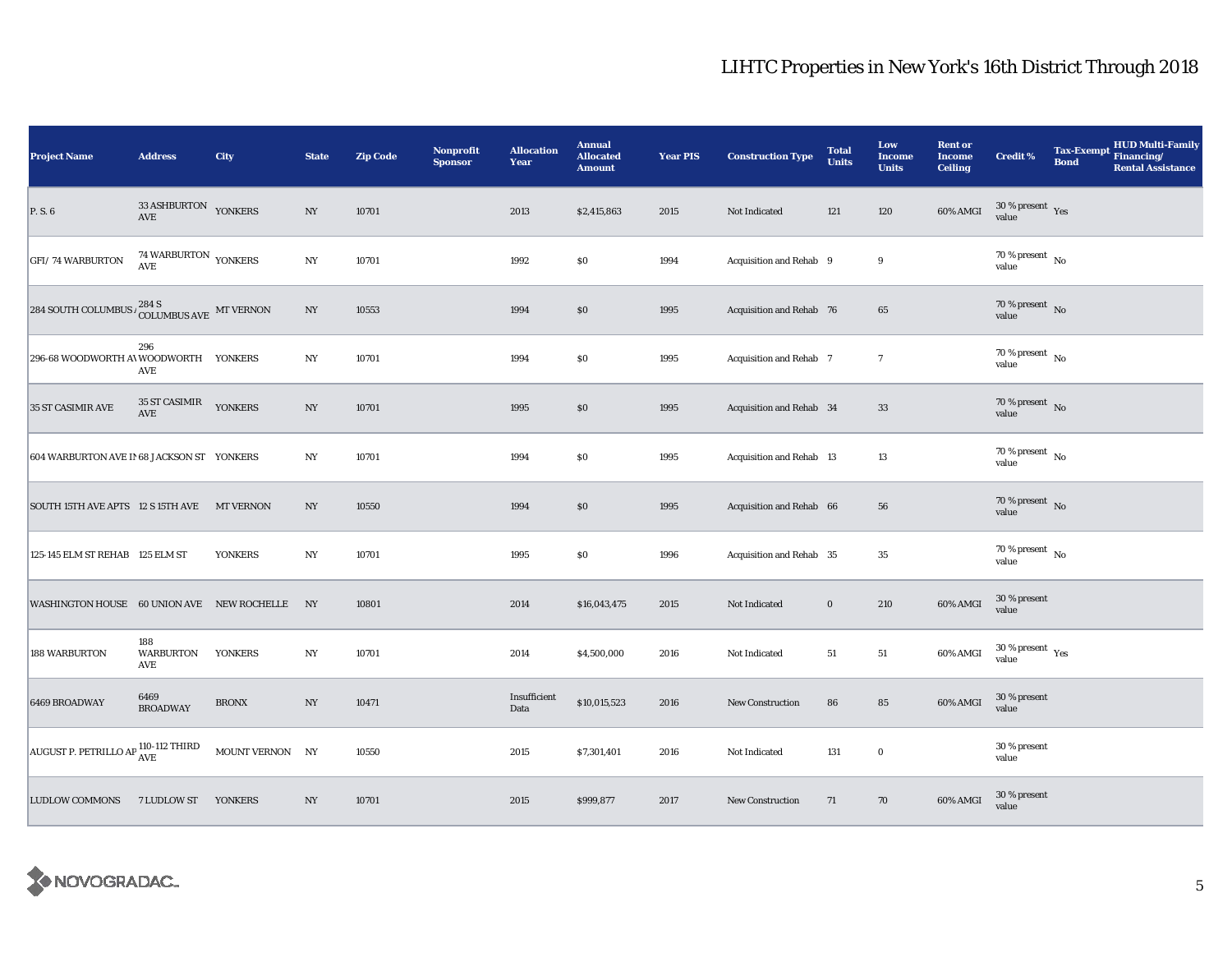| <b>Project Name</b>                                          | <b>Address</b>               | City                         | <b>State</b>     | <b>Zip Code</b> | <b>Nonprofit</b><br><b>Sponsor</b> | <b>Allocation</b><br>Year | <b>Annual</b><br><b>Allocated</b><br><b>Amount</b> | <b>Year PIS</b> | <b>Construction Type</b>  | <b>Total</b><br><b>Units</b> | Low<br><b>Income</b><br><b>Units</b> | <b>Rent or</b><br><b>Income</b><br><b>Ceiling</b> | <b>Credit %</b>                          | <b>Bond</b> | Tax-Exempt HUD Multi-Family<br><b>Rental Assistance</b> |
|--------------------------------------------------------------|------------------------------|------------------------------|------------------|-----------------|------------------------------------|---------------------------|----------------------------------------------------|-----------------|---------------------------|------------------------------|--------------------------------------|---------------------------------------------------|------------------------------------------|-------------|---------------------------------------------------------|
| CLUSTER HOUSING DEV 98 ELLIOTT AVE YONKERS                   |                              |                              | NY               | 10705           |                                    | 1994                      | \$0                                                | 1996            | Acquisition and Rehab 3   |                              | $\boldsymbol{3}$                     |                                                   | $70\,\%$ present $\,$ No value           |             |                                                         |
| <b>MAIN OSBORNE</b>                                          |                              | 4 EVERETT ST NEW ROCHELLE NY |                  | 10801           |                                    | 1995                      | $\$0$                                              | 1996            | Acquisition and Rehab 11  |                              | 11                                   |                                                   | 70 % present $\,$ No $\,$<br>value       |             |                                                         |
| <b>ISSAN HOUSE</b>                                           | <b>23 PARK AVE</b>           | <b>YONKERS</b>               | NY               | 10703           |                                    | 1995                      | \$0                                                | 1997            | Acquisition and Rehab 35  |                              | 35                                   |                                                   | $70$ % present $\,$ No $\,$<br>value     |             |                                                         |
| TRINITY/TERRACE VIEW 450 WALNUT ST YONKERS                   |                              |                              | NY               | 10701           |                                    | 1995                      | \$0                                                | 1997            | Acquisition and Rehab 51  |                              | 50                                   |                                                   | 70 % present $\,$ No $\,$<br>value       |             |                                                         |
| 62 WARBUTRON AVENUE $_{\rm AVE}^{62}$ WARBURTON YONKERS      |                              |                              | $_{\mathrm{NY}}$ | 10701           |                                    | 1997                      | \$0                                                | 1998            | Acquisition and Rehab 22  |                              | $\bf{22}$                            |                                                   | $70$ % present $\,$ No $\,$<br>value     |             |                                                         |
| <b>CRANFORD APTS</b>                                         | $740$ CRANFORD $$\tt BRONX$$ |                              | $_{\mathrm{NY}}$ | 10470           |                                    | 1996                      | \$0                                                | 1998            | <b>New Construction</b>   | 56                           | 55                                   |                                                   | $70\,\%$ present $\,$ No value           |             |                                                         |
| 12 KNOWLES ST & 97 BR1 97 BRUCE AVE YONKERS                  |                              |                              | $_{\mathrm{NY}}$ | 10705           |                                    | 1998                      | \$0                                                | 1999            | <b>New Construction</b>   | 24                           | 24                                   |                                                   | 70 % present $\hbox{~No}$<br>value       |             |                                                         |
| <b>UNITY GARDENS</b>                                         | 125 S SECOND<br>AVE          | <b>MT VERNON</b>             | $_{\mathrm{NY}}$ | 10550           |                                    | 2000                      | \$0                                                | 1999            | New Construction          | 71                           | 70                                   |                                                   | $70\,\%$ present $\,$ No value           |             |                                                         |
| PHILIPSBURGH HALL 4 HUDSON ST YONKERS                        |                              |                              | $_{\mathrm{NY}}$ | 10701           |                                    | 2002                      | \$0                                                | 2001            | Acquisition and Rehab 28  |                              | 28                                   |                                                   | 30 % present $\gamma_{\rm{es}}$<br>value |             |                                                         |
| 11-23 ST CASIMIR AVE AI $_{\rm AVE}^{11}$ ST CASIMIR YONKERS |                              |                              | $_{\mathrm{NY}}$ | 10701           |                                    | 2004                      | \$0                                                | 2002            | Acquisition and Rehab 108 |                              | 107                                  |                                                   | $30\,\%$ present $\,$ No value           |             |                                                         |
| COMMUNITY GARDENS 470 S FIFTH AVE MT VERNON                  |                              |                              | NY               | 10550           |                                    | 2001                      | \$0                                                | 2002            | <b>New Construction</b>   | 55                           | 54                                   |                                                   | 70 % present $\hbox{~No}$<br>value       |             |                                                         |
| <b>ST JAMES TERRACE</b>                                      | 1159 YONKERS<br>AVE          | <b>YONKERS</b>               | $_{\mathrm{NY}}$ | 10704           |                                    | 2000                      | \$0                                                | 2002            | New Construction          | 65                           | 26                                   |                                                   | 70 % present $\,$ No $\,$<br>value       |             |                                                         |
| COUNCIL TOWER VII HE 2219 GIVAN AVE BRONX                    |                              |                              | NY               | 10475           | Yes                                | 2013                      | \$908,003                                          | 2015            | New Construction          | 79                           | 78                                   | 50% AMGI                                          | $30\,\%$ present $\,$ $\rm Yes$<br>value |             | Yes                                                     |

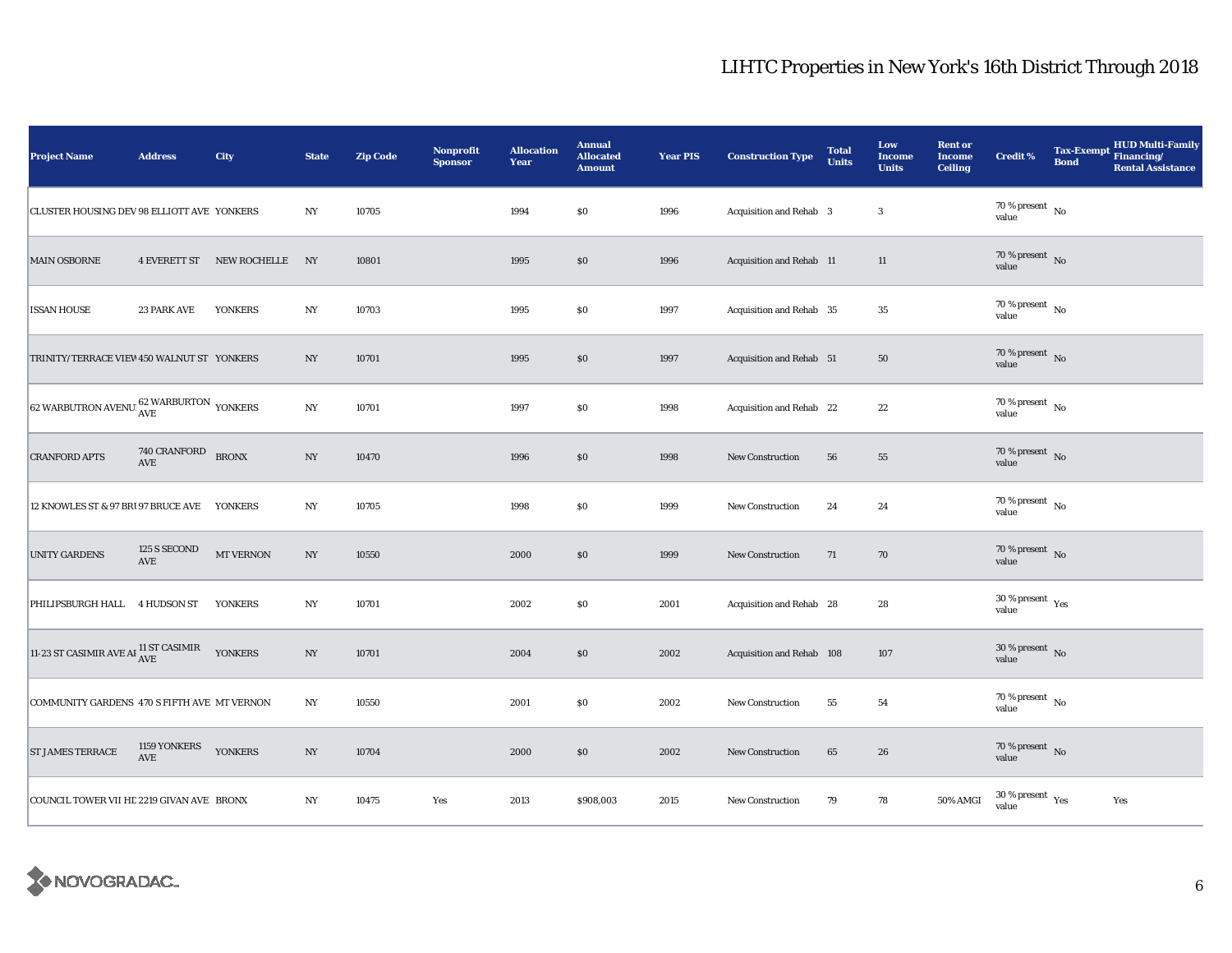| <b>Project Name</b>                                                | <b>Address</b>                          | City         | <b>State</b>     | <b>Zip Code</b> | <b>Nonprofit</b><br><b>Sponsor</b> | <b>Allocation</b><br>Year | <b>Annual</b><br><b>Allocated</b><br><b>Amount</b> | <b>Year PIS</b>      | <b>Construction Type</b> | <b>Total</b><br><b>Units</b> | Low<br><b>Income</b><br><b>Units</b> | <b>Rent or</b><br><b>Income</b><br><b>Ceiling</b> | <b>Credit %</b>                              | <b>Bond</b> | <b>HUD Multi-Family</b><br>Tax-Exempt Financing/<br><b>Rental Assistance</b> |
|--------------------------------------------------------------------|-----------------------------------------|--------------|------------------|-----------------|------------------------------------|---------------------------|----------------------------------------------------|----------------------|--------------------------|------------------------------|--------------------------------------|---------------------------------------------------|----------------------------------------------|-------------|------------------------------------------------------------------------------|
| <b>THE WOODLANDS</b>                                               | <b>2217 GIVAN</b><br><b>AVENUE</b>      | <b>BRONX</b> | $_{\mathrm{NY}}$ | 10475           | Yes                                | 2012                      | \$1,588,645                                        | 2015                 | <b>New Construction</b>  | 101                          | 100                                  | 60% AMGI                                          | $30\,\%$ present $\,$ Yes value              |             | $\mathbf{N}\mathbf{o}$                                                       |
| WEBSTER COMMONS BU 3560 WEBSTER                                    |                                         | <b>BRONX</b> | $_{\mathrm{NY}}$ | 10467           | $\rm No$                           | 2013                      | \$1,496,672                                        | 2015                 | <b>New Construction</b>  | 135                          | 134                                  | 60% AMGI                                          | $30$ % present $\,$ $\rm Yes$<br>value       |             | $\rm No$                                                                     |
| WEBSTER BUILDING E L $^{3556}_{\rm{AVE}}$                          |                                         | <b>BRONX</b> | NY               | 10467           | $\rm No$                           | Insufficient<br>Data      | \$840,155                                          | 2016                 | <b>New Construction</b>  | 80                           | 79                                   | 60% AMGI                                          | 30 % present<br>value                        |             | $\mathbf{N}\mathbf{o}$                                                       |
| WHITE PLAINS NORTH I <sup>3629</sup> WHITE                         |                                         | <b>BRONX</b> | $_{\mathrm{NY}}$ | 10467           | Yes                                | 2016                      | \$918,629                                          | 2016                 | <b>New Construction</b>  | 69                           | 68                                   | 60% AMGI                                          | 30 % present<br>value                        |             | $\rm No$                                                                     |
| GARITO MANOR AT UNI(180 UNION AVE NEW ROCHELLE NY                  |                                         |              |                  | 10801           |                                    | Insufficient<br>Data      | $\$0$                                              | Insufficient<br>Data | Not Indicated            | 102                          | $\mathbf 0$                          |                                                   | Not<br>Indicated                             |             |                                                                              |
| ADEE AND LESTER LP                                                 | <b>3035 WHITE</b><br><b>PLAINS ROAD</b> | <b>BRONX</b> | NY               | 10467           | Yes                                | 2007                      | \$805,385                                          | 2009                 | New Construction         | 74                           | 73                                   | 60% AMGI                                          | $30$ % present $\rm\thinspace\,Yes$<br>value |             | No                                                                           |
| ST LUKE'S HOUSING FOI $^{3911}_{\hbox{AVE}}$ BARNES                |                                         | <b>BRONX</b> | $_{\mathrm{NY}}$ | 10466           | Yes                                | 2011                      | \$506,283                                          | 2012                 | Acquisition and Rehab 16 |                              | 16                                   | 60% AMGI                                          | $30\,\%$ present $\,$ No $\,$<br>value       |             |                                                                              |
| <b>ST. LUKES HOUSING</b>                                           | 3911 BARNES<br><b>AVENUE</b>            | <b>BRONX</b> | NY               | 10466           | Yes                                | 2011                      | \$286,610                                          | 2012                 | Acquisition and Rehab 81 |                              | 80                                   | 60% AMGI                                          | $30$ % present $\,$ $\rm Yes$<br>value       |             | Yes                                                                          |
| WEBSTER BUILDING A                                                 | 3560 WEBSTER<br>AVENUE                  | <b>BRONX</b> | $_{\mathrm{NY}}$ | 10467           | $\mathbf{N}\mathbf{o}$             | 2017                      | \$1,496,672                                        | 2012                 | <b>New Construction</b>  | 135                          | 134                                  | 60% AMGI                                          | 30 % present<br>value                        |             | No                                                                           |
|                                                                    |                                         |              |                  |                 |                                    |                           |                                                    |                      |                          |                              |                                      |                                                   |                                              |             |                                                                              |
| 87 Projects Reported                                               |                                         |              |                  |                 |                                    |                           | \$91,734,859                                       |                      |                          | 7,018                        | 6,686                                |                                                   |                                              |             |                                                                              |
| Location: New York's 16th District (Congressional District, 116th) |                                         |              |                  |                 |                                    |                           |                                                    |                      |                          |                              |                                      |                                                   |                                              |             |                                                                              |
| <b>Point Source: LIHTC</b>                                         |                                         |              |                  |                 |                                    |                           |                                                    |                      |                          |                              |                                      |                                                   |                                              |             |                                                                              |